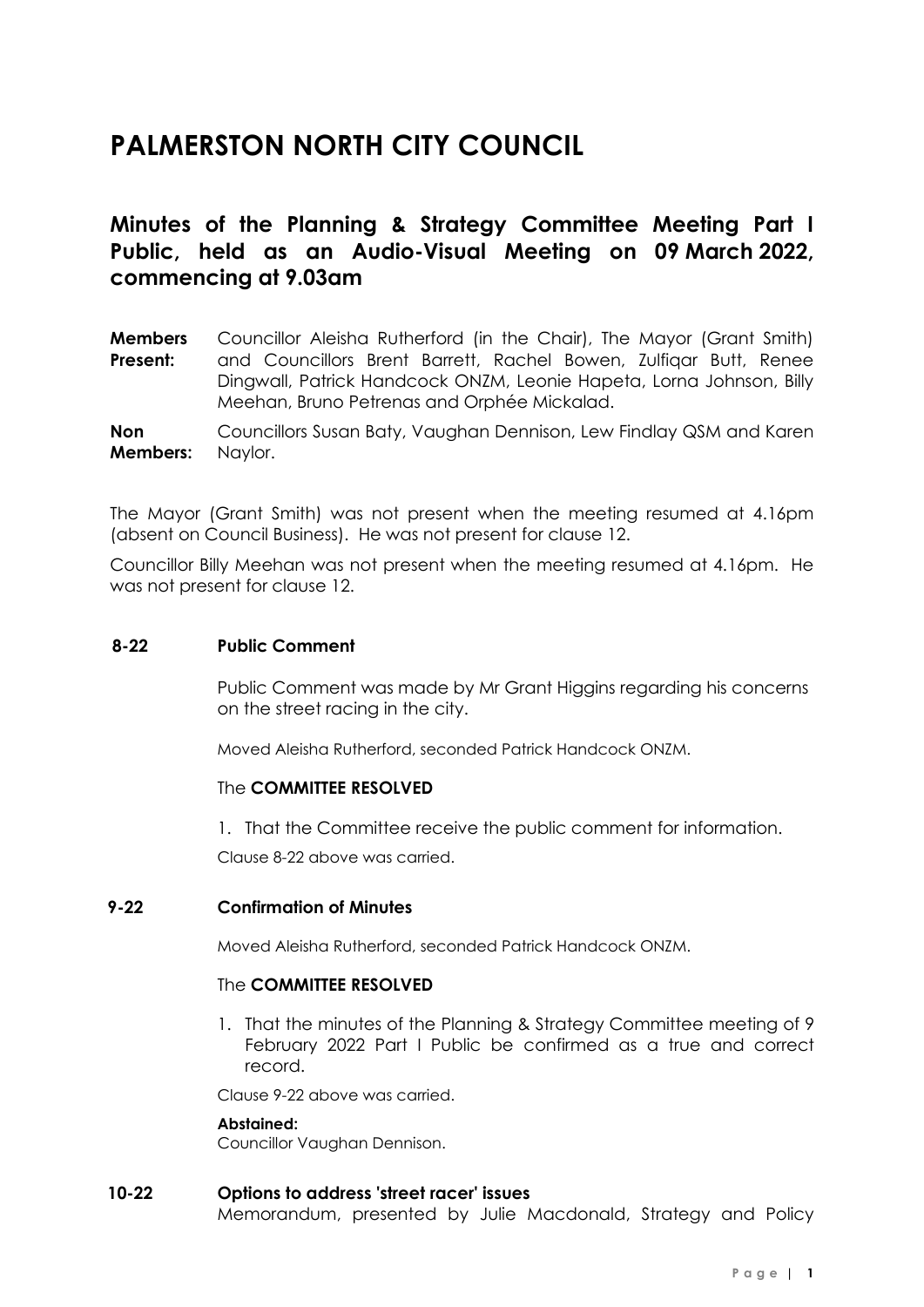

## PLANNING & STRATEGY COMMITTEE - PART I - 09 MARCH 2022

Manager.

The meeting adjourned at 10.30am. The meeting resumed at 10.50am.

Moved Aleisha Rutherford, seconded Patrick Handcock ONZM.

#### The **COMMITTEE RESOLVED**

- 1. That the Committee receive the memorandum entitled 'Options to address 'street racer' issues'.
- 2. That the Committee endorse *Option 3: Make Works Road a No Parking area* as described in the Memorandum dated 9 March and entitled 'Options to address 'street racer' issues.
- 3. That the Chief Executive initiate a process to extend parking restrictions (as described in Option 3 of this report) to other areas where street racing activity occurs, and report back to the Planning & Strategy Committee on progress towards achieving this by December 2022.
- 4. That *Option 6a: Physical deterrent (installation of speed humps)* is endorsed, for use where appropriate.

#### The **COMMITTEE RECOMMENDS**

- 5. That Council endorse *Option 1: Limit access to Works Road through a bylaw* as described in the Memorandum dated 9 March and entitled 'Options to address 'street racer' issues.
- 6. That unbudgeted expenditure of \$30,000 be approved to enable a Traffic and Parking Bylaw review to be brought forward to 2021/2022 – 2022/2023.
- 7. That unbudgeted expenditure of \$50,000 be approved to enable the implementation of *Option 6a: Physical deterrent (installation of speed humps)* at additional locations (where appropriate).

Clauses 10-22 to 10.7-22 above were carried.

Moved Patrick Handcock ONZM, seconded Lew Findlay QSM.

#### The **COMMITTEE RESOLVED**

8. That the Chief Executive provide an update on engineering and legal solutions to the Planning & Strategy Committee meeting in May 2022.

Clause 10-22 above was carried.

Moved Grant Smith, seconded Leonie Hapeta.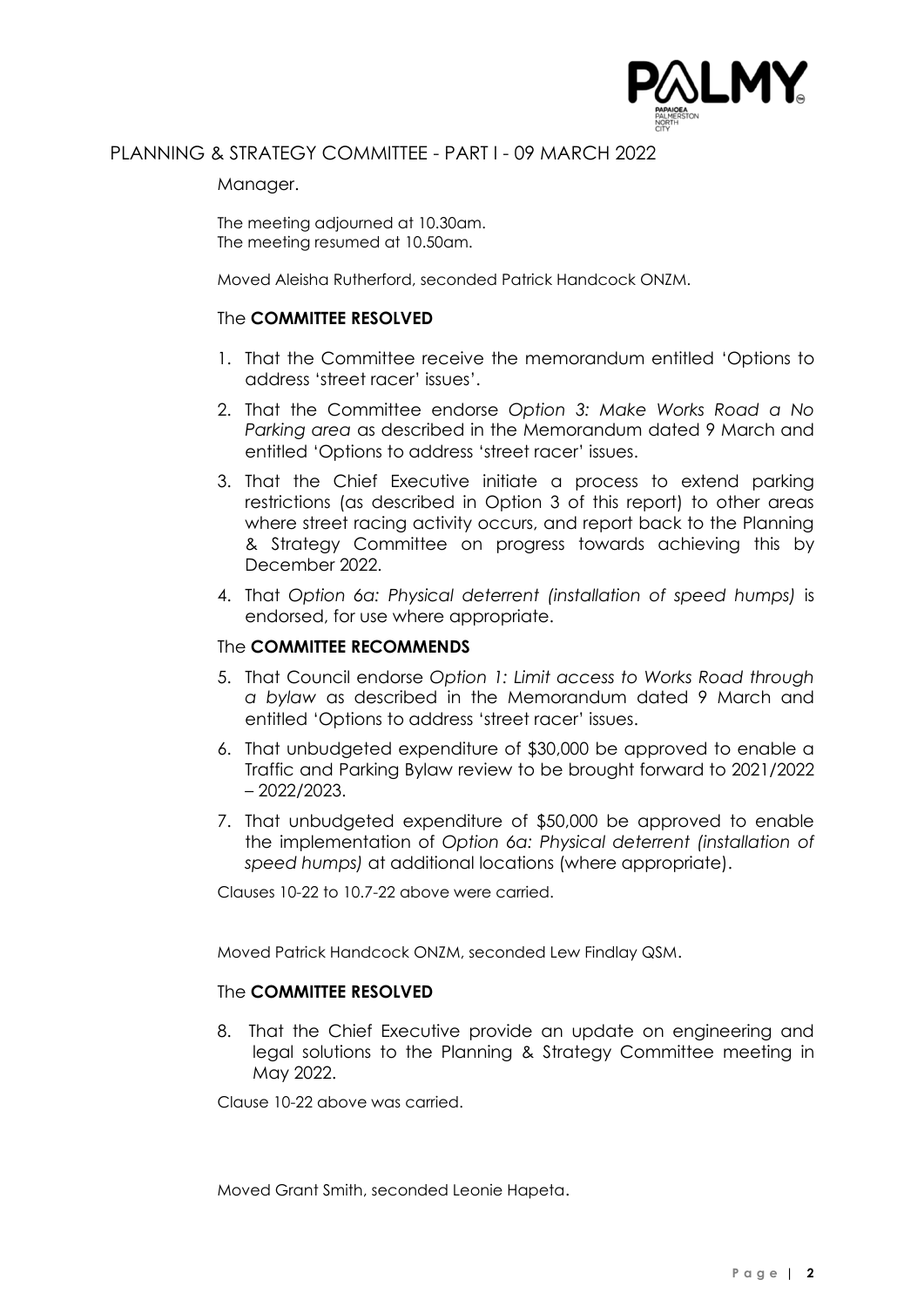

# PLANNING & STRATEGY COMMITTEE - PART I - 09 MARCH 2022

### The **COMMITTEE RESOLVED**

9. That option 4 is explored fully, engaging a specific piece of work, asking the Chief Executive and officers to explore how a 'temporary gate structure' can work on Longburn and North East Industrial Parks.

Clause 10-22 above was carried.

**11-22 Infrastructure to support Proposed Plan Change G: Aokautere Growth** Memorandum, presented by Michael Duindam, Principal Planner.

Moved Aleisha Rutherford, seconded Patrick Handcock ONZM.

#### The **COMMITTEE RECOMMENDS**

- 1. That the Committee receives the memorandum entitled 'Infrastructure to Support Proposed Plan Change G: Aokautere Growth' presented to the 9 March 2022 Planning & Strategy Committee.
- 2. That the Council endorses the need to fund and provide adequate infrastructure to support development of land in Aokautere in order to give effect to key strategy and policy documents including the Innovative and Growing City Strategy, the City Growth Plan and National Policy Statement on Urban Development 2020.
- 3. That if Proposed Plan Change G: Aokautere Growth is approved for consultation under the First Schedule of the Resource Management Act 1991, the Chief Executive be directed to prepare infrastructure work programmes required for land transport and stormwater to be included in the 2024 Long Term Plan prior to the hearing for Plan Change G: Aokautere Growth.
- 4. That the Chief Executive be directed to provide information relating to the description, timing and quantum of the infrastructure work programmes to enable growth in Aokautere at the 14 September 2022 Planning and Strategy Committee.
- 5. That in advance of the hearing for Proposed District Plan Change G: Aokautere Growth the Chief Executive be directed to explore opportunities for Waka Kotahi to fund and/or co-fund transport infrastructure upgrades to enable development in Aokautere.

Clause 11-22 above was carried.

The meeting adjourned at 12.00pm. The meeting resumed at 4.16pm.

The Mayor (Grant Smith) (absent on Council Business) and Councillor Billy Meehan were not present when the meeting resumed.

#### **12-22 Deliberations Report - Draft Support and Funding Policy 2022**

Memorandum, presented by Julie Macdonald, Strategy & Policy Manager.